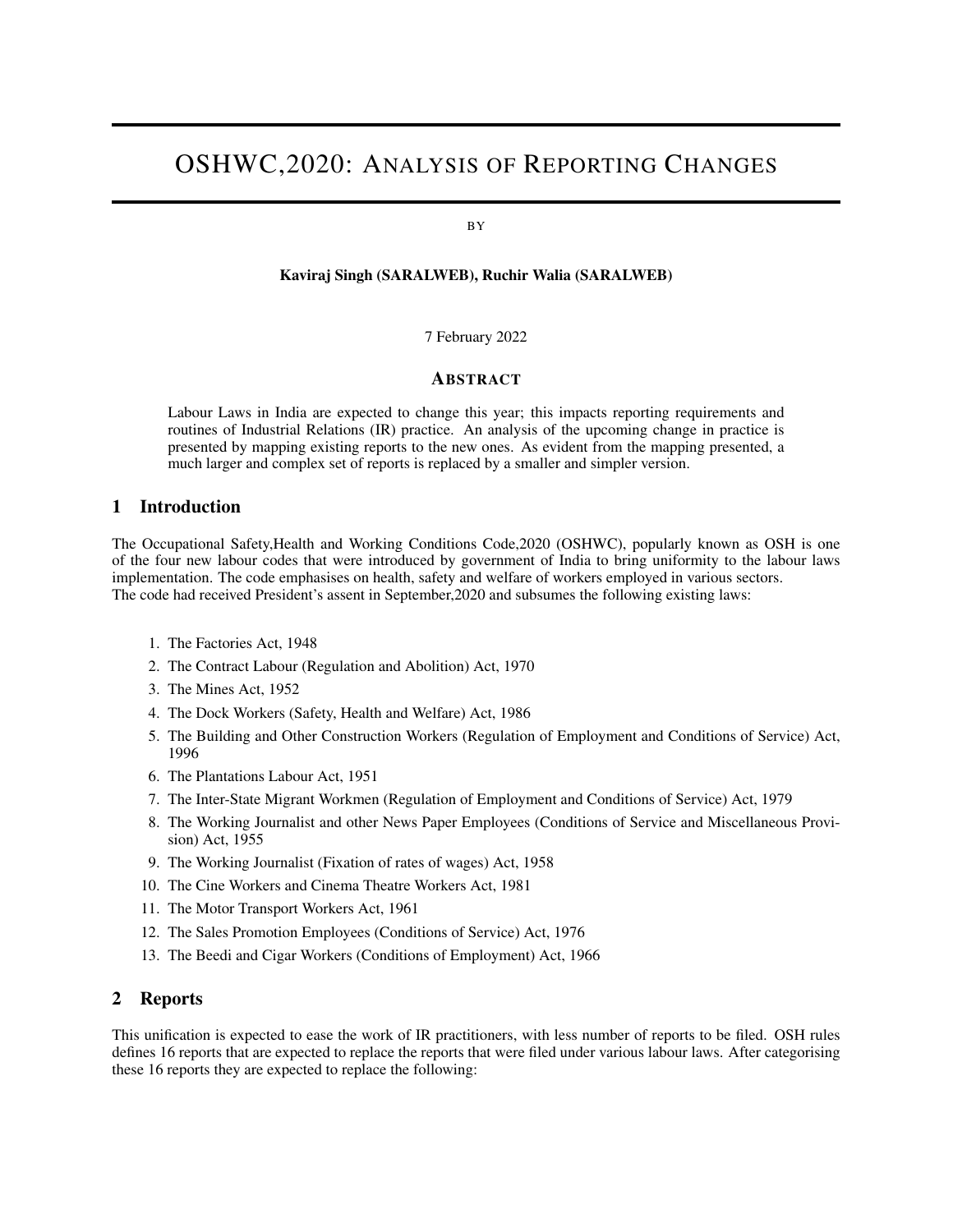| <b>New</b> | <b>New Name</b> | <b>OSH</b> | <b>Existing Act</b>                 | <b>Existing Name</b>                | Existing       |
|------------|-----------------|------------|-------------------------------------|-------------------------------------|----------------|
| Form       |                 | Rule       |                                     |                                     | Form           |
| No.        |                 |            |                                     |                                     | N <sub>0</sub> |
|            |                 |            | The<br>Contract                     | Application<br>for                  | Form1          |
| Form I     | Application of  | Rule 3     | Labour<br>$(Reg-$                   | Registration                        |                |
|            | Registration    |            | ulation<br>and                      |                                     |                |
|            |                 |            | Abolition)<br>Act,<br>1970          |                                     |                |
|            |                 |            |                                     | Appliction<br>for                   | Form 8         |
|            |                 |            |                                     | temporary regis-                    |                |
|            |                 |            |                                     | tration                             |                |
|            |                 |            | The<br>Factories                    | Application<br>for                  | Form 2         |
|            |                 |            | Act, 1948                           | Registration and<br>Grant of Amend- |                |
|            |                 |            |                                     | ment of Licence                     |                |
|            |                 |            |                                     | And<br>notice of                    |                |
|            |                 |            |                                     | occupation                          |                |
|            |                 |            | The<br>Inter-State                  | Application                         | Form 1         |
|            |                 |            | Work-<br>Migrant                    | for<br>registration<br>$\sigma$ f   |                |
|            |                 |            | men (Regulation<br>of<br>Employment | establish-<br>ment employing        |                |
|            |                 |            | Conditions<br>and                   | migrant worker                      |                |
|            |                 |            | of Service) Act,                    |                                     |                |
|            |                 |            | 1979                                |                                     |                |
|            | Certificate of  | Rule       | The Contract                        | Certificate<br>$\overline{of}$      | Form 2         |
| Form II    | Registration    | 3(1)       | Labour<br>(Regulation and           | Registration<br>Certificate<br>of   | Form 9         |
|            |                 |            | Abolition) Act,                     | Temporary                           |                |
|            |                 |            | 1970                                | registration                        |                |
|            |                 |            | The<br>Inter-State                  | Certificate<br>of                   | Form 2         |
|            |                 |            | Work-<br>Migrant                    | Registration                        |                |
|            |                 |            | men (Regulation<br>of               |                                     |                |
|            |                 |            | Employment<br>Conditions<br>and     |                                     |                |
|            |                 |            | of Service) Act,                    |                                     |                |
|            |                 |            | 1979                                |                                     |                |

Table 1: Registration

**SARALWEB**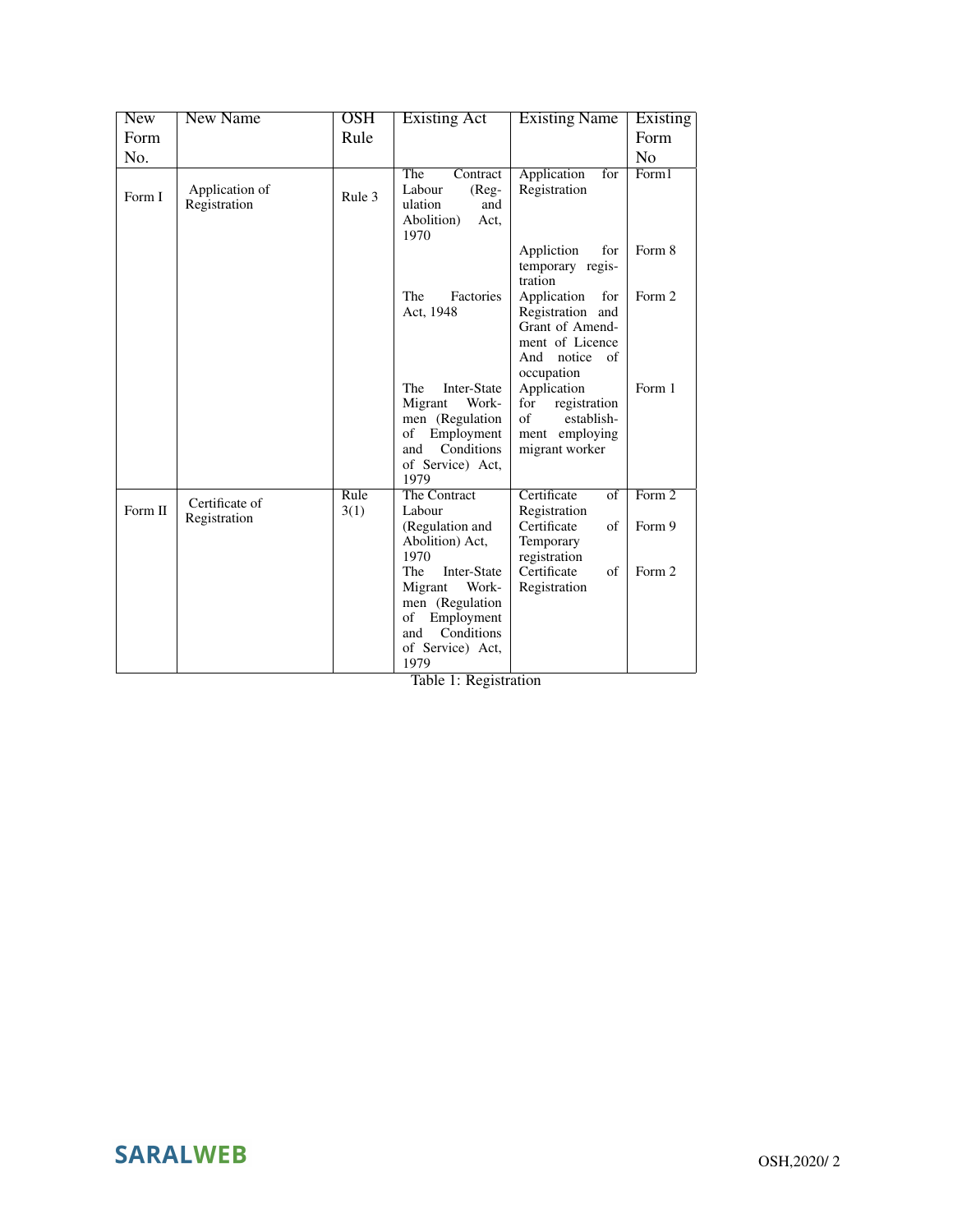| <b>New</b>       | <b>New Name</b>                                            | <b>OSH</b>                    | <b>Existing Act</b>                                                                                                                                | <b>Existing Name</b>                                                                                                                                                                                      | Existing                            |
|------------------|------------------------------------------------------------|-------------------------------|----------------------------------------------------------------------------------------------------------------------------------------------------|-----------------------------------------------------------------------------------------------------------------------------------------------------------------------------------------------------------|-------------------------------------|
| Form             |                                                            | Rule                          |                                                                                                                                                    |                                                                                                                                                                                                           | Form                                |
| N <sub>0</sub> . |                                                            |                               |                                                                                                                                                    |                                                                                                                                                                                                           | N <sub>o</sub>                      |
| Form III         | Register of<br>Establishment                               | Rule<br>3(8)                  | The Building and Other<br><b>Construction Workers</b><br>(Regulation of<br>Employment and<br>Conditions of Service)<br>Act, 1996                   | Application<br>for<br>registration of estab-<br>lishment employing<br>building workers<br>Register of building<br>workers employed by                                                                     | Form 1<br>Form 15                   |
|                  |                                                            |                               | The Contract Labour<br>(Regulation and<br>Abolition) Act, 1970                                                                                     | the employer<br>Register of contract<br>workers<br>Register of contrac-                                                                                                                                   | Form 13<br>Form 12                  |
|                  |                                                            |                               |                                                                                                                                                    | tor<br>Register of Establis-                                                                                                                                                                              | Form 3                              |
|                  |                                                            |                               | The Inter-State Migrant<br>Workmen (Regulation of<br>Employment and<br>Conditions of Service)<br>Act, 1979                                         | ments<br>Form for furnishing<br>particulars of work-<br>ers under sub sec-<br>tion 2 of section 12<br>of Inter state Migrant<br>(Regulation of Em-<br>ployment and Condi-<br>tion of Service) Act<br>1979 | Form 10                             |
|                  |                                                            |                               |                                                                                                                                                    | Register of work-<br>employed<br>ers<br>by<br>contractor<br>Registration of Es-                                                                                                                           | Form 13<br>Form 3                   |
|                  |                                                            |                               | The Mines Act, 1952                                                                                                                                | tablishment<br>Register of<br>person<br>employed<br>above<br>ground                                                                                                                                       | Form-E                              |
| Form IV          | Notice of<br>Commencement/<br>Cesation of<br>Establishment | Rule<br>3(5)<br>and<br>Rule-5 | The Building and Other<br>Construction<br>Workers<br>(Regulation of Employ-<br>ment and Conditions of<br>Service) Act, 1996<br>The Contract Labour | Notice<br>of<br>commence-<br>ment/completion<br>of building or other<br>construction work<br>Notice of                                                                                                    | Form 4<br>Form 6A                   |
|                  |                                                            |                               | (Regulation and<br>Albe Frictoriast At 0,70948<br>The Mines Act, 1952                                                                              | commence-<br>Executive confidentiation of<br>contract work<br><b>Notice</b><br>of<br>com-<br>mencement and end<br>of work                                                                                 | Form 6B<br>Form<br>No. 32<br>Form-A |
|                  |                                                            |                               |                                                                                                                                                    |                                                                                                                                                                                                           |                                     |

Table 2: Notice of Commencement/Cesation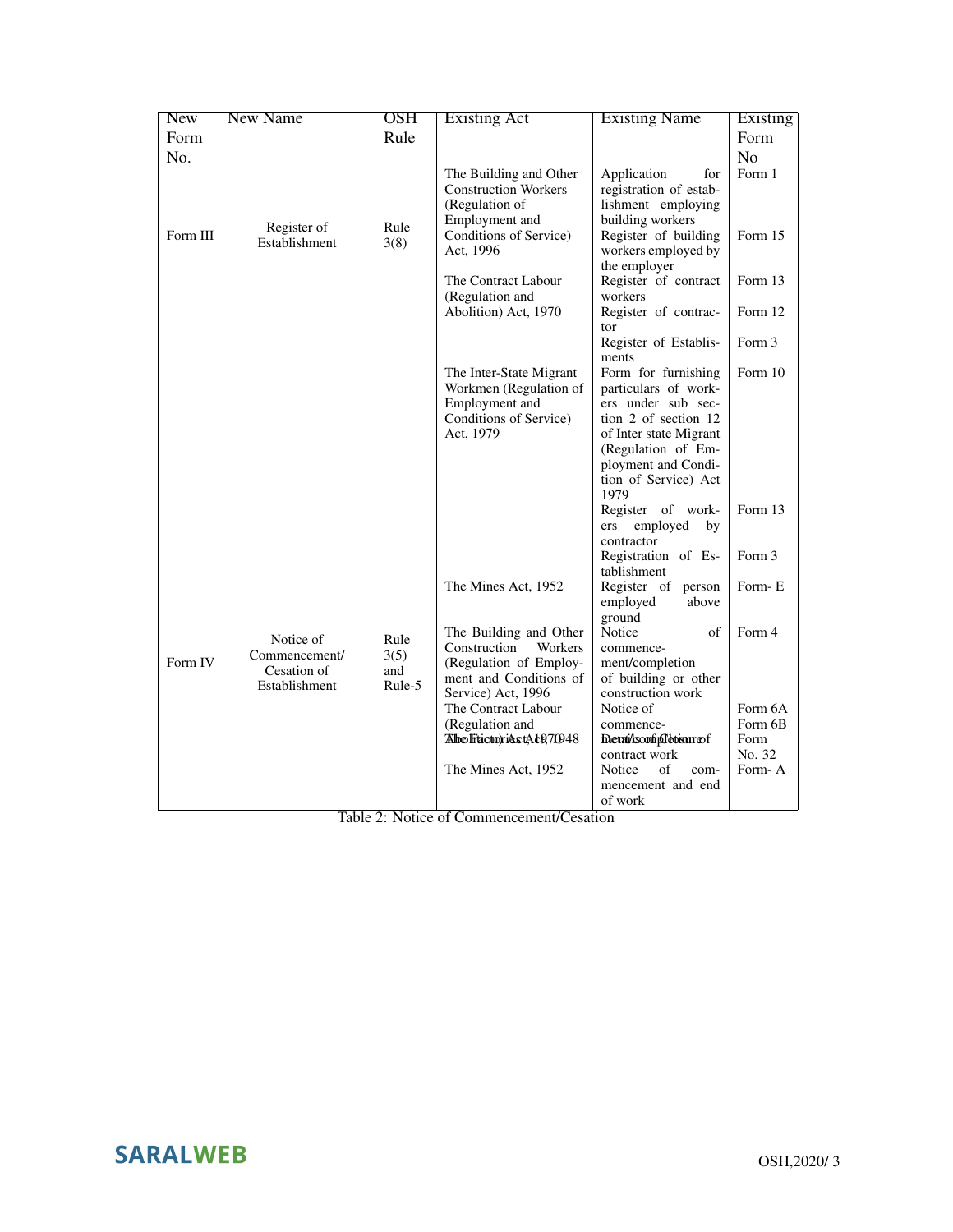| <b>New</b>       | New Name                            | <b>OSH</b> | Existing Act                                                                                                                    | <b>Existing Name</b>                                                                                                    | Existing                 |
|------------------|-------------------------------------|------------|---------------------------------------------------------------------------------------------------------------------------------|-------------------------------------------------------------------------------------------------------------------------|--------------------------|
| Form             |                                     | Rule       |                                                                                                                                 |                                                                                                                         | Form                     |
| N <sub>0</sub> . |                                     |            |                                                                                                                                 |                                                                                                                         | N <sub>0</sub>           |
| Form V           | Performa for Medical<br>Examination | Rule 6     | The Building and Other<br><b>Construction Workers</b><br>(Regulation of Employ-<br>ment and Conditions of<br>Service) Act, 1996 | <b>Health Register</b><br>Register of peri-<br>odical test- ex-<br>amination of lift-<br>ing appliance and<br>gears etc | Form $11$<br>Form 26     |
|                  |                                     |            |                                                                                                                                 | Certificate of Fit-                                                                                                     | Form                     |
|                  |                                     |            | The Factories Act, 1948                                                                                                         | ness<br>Certificate of fit-<br>ness for danger-<br>ous operations                                                       | No. 42<br>Form<br>No. 39 |
|                  |                                     |            |                                                                                                                                 | Certificate                                                                                                             | Form                     |
|                  |                                     |            |                                                                                                                                 | of<br>fitness<br>for                                                                                                    | No. 29                   |
|                  |                                     |            |                                                                                                                                 | employment                                                                                                              |                          |
|                  |                                     |            |                                                                                                                                 | hazardous<br>in                                                                                                         |                          |
|                  |                                     |            |                                                                                                                                 | and<br>processes<br>operations                                                                                          |                          |
|                  |                                     |            |                                                                                                                                 | Certificate<br>$\sigma$ f                                                                                               | Form 27                  |
|                  |                                     |            |                                                                                                                                 | fitness for<br>em-                                                                                                      |                          |
|                  |                                     |            |                                                                                                                                 | ployment<br>in                                                                                                          |                          |
|                  |                                     |            |                                                                                                                                 | hazardous<br>pro-                                                                                                       |                          |
|                  |                                     |            |                                                                                                                                 | cesses/dangerous                                                                                                        |                          |
|                  |                                     |            |                                                                                                                                 | operations                                                                                                              |                          |
|                  |                                     |            |                                                                                                                                 | Certificate of fit-                                                                                                     | Form 5                   |
|                  |                                     |            |                                                                                                                                 | ness for young                                                                                                          |                          |
|                  |                                     |            |                                                                                                                                 | person<br><b>Health Register</b>                                                                                        | Form                     |
|                  |                                     |            |                                                                                                                                 |                                                                                                                         | No. 17                   |
|                  |                                     |            | The<br>Transport<br>Motor                                                                                                       | Certificate of Fit-                                                                                                     | Form 3                   |
|                  |                                     |            | Workers Act, 1961                                                                                                               | ness                                                                                                                    |                          |
|                  |                                     |            | Table 3: Fitness                                                                                                                |                                                                                                                         |                          |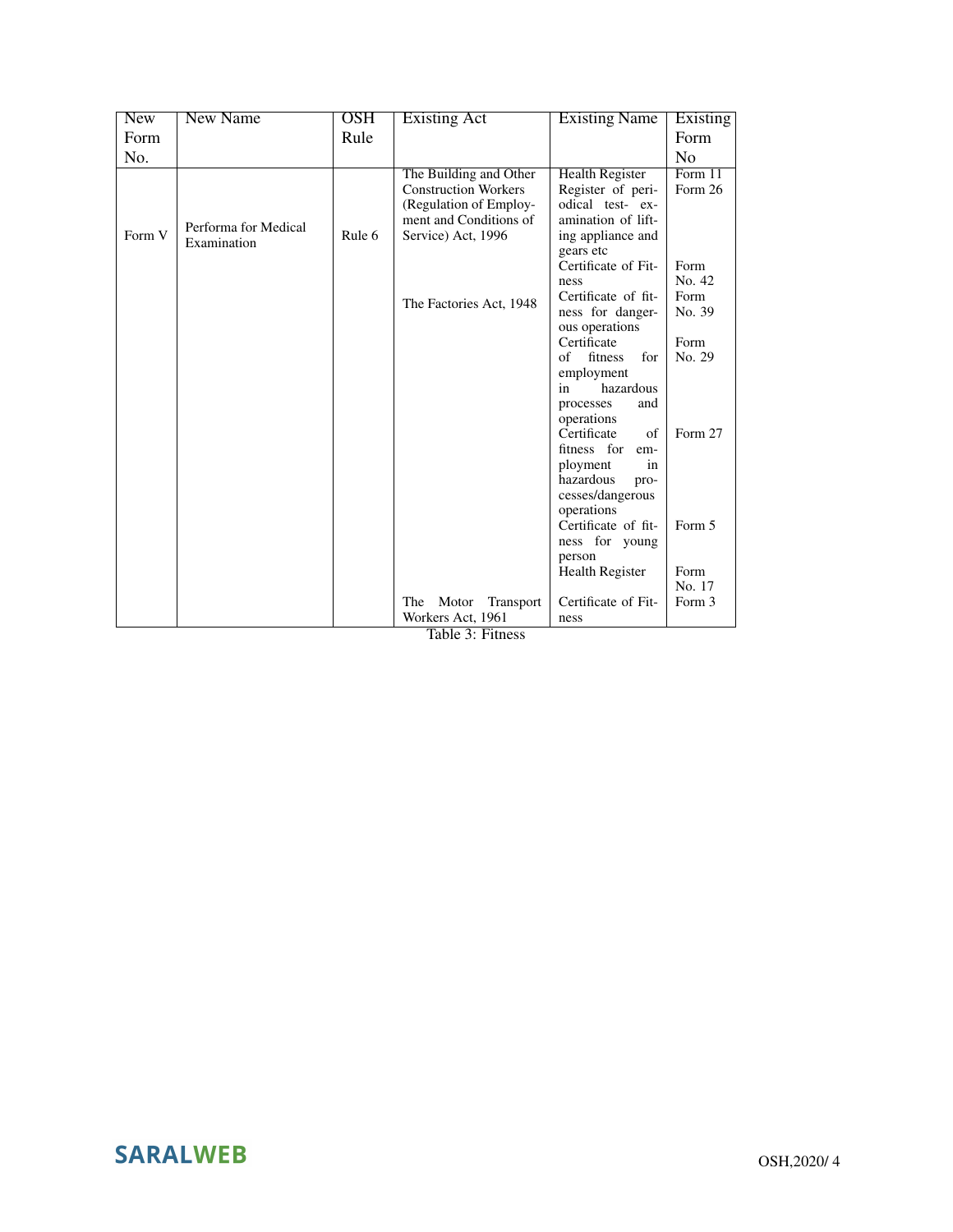| <b>New</b> | <b>New Name</b>                                              | <b>OSH</b> | <b>Existing Act</b>                                                                                                                                       | <b>Existing Name</b>                                                                                        | Existing        |
|------------|--------------------------------------------------------------|------------|-----------------------------------------------------------------------------------------------------------------------------------------------------------|-------------------------------------------------------------------------------------------------------------|-----------------|
| Form       |                                                              | Rule       |                                                                                                                                                           |                                                                                                             | Form            |
| No.        |                                                              |            |                                                                                                                                                           |                                                                                                             | N <sub>0</sub>  |
| Form<br>VI | Notice of Accident or<br>Dangerous Occurrence                | Rule 8     | The<br><b>Building</b><br>and Other Con-<br>struction Workers<br>(Regulation<br>of<br>Employment and                                                      | Notice of poison-<br>ing or occupa-<br>tional notifiable<br>diseases                                        | Form 13         |
|            |                                                              |            | Conditions<br>of<br>Service)<br>Act,<br>1996<br>The<br>Factories                                                                                          | Notice of poison-                                                                                           | Form19          |
| Form X     | <b>Register of Accidents</b><br>and Dangerous<br>Occurrences | Rule 61    | Act, 1948<br><b>Building</b><br>The<br>and Other Con-<br>struction Workers<br>(Regulation<br>of<br>Employment and<br>Conditions<br>of<br>Service)<br>Act, | ing or disease<br>Report of acci-<br>dents and danger-<br>ous occurrences                                   | Form 14         |
|            |                                                              |            | 1996<br>The Factories<br>Act, 1948                                                                                                                        | Register of acci-<br>dents, major acci-<br>dents dangerous<br>occurrences                                   | Form 26         |
|            |                                                              |            |                                                                                                                                                           | Report of acci-<br>dent<br>including<br>dangerous occur-<br>rence resulting in<br>death or bodily<br>injury | Form 18         |
|            |                                                              |            |                                                                                                                                                           | Report of danger-<br>ous<br>occurrence<br>which does not<br>result in bodily<br>injury                      | Form<br>18<br>A |
|            |                                                              |            | The Mines Act,<br>1952                                                                                                                                    | of<br>Return<br>re-<br>portable accident                                                                    | Form J          |

Table 4: Accidents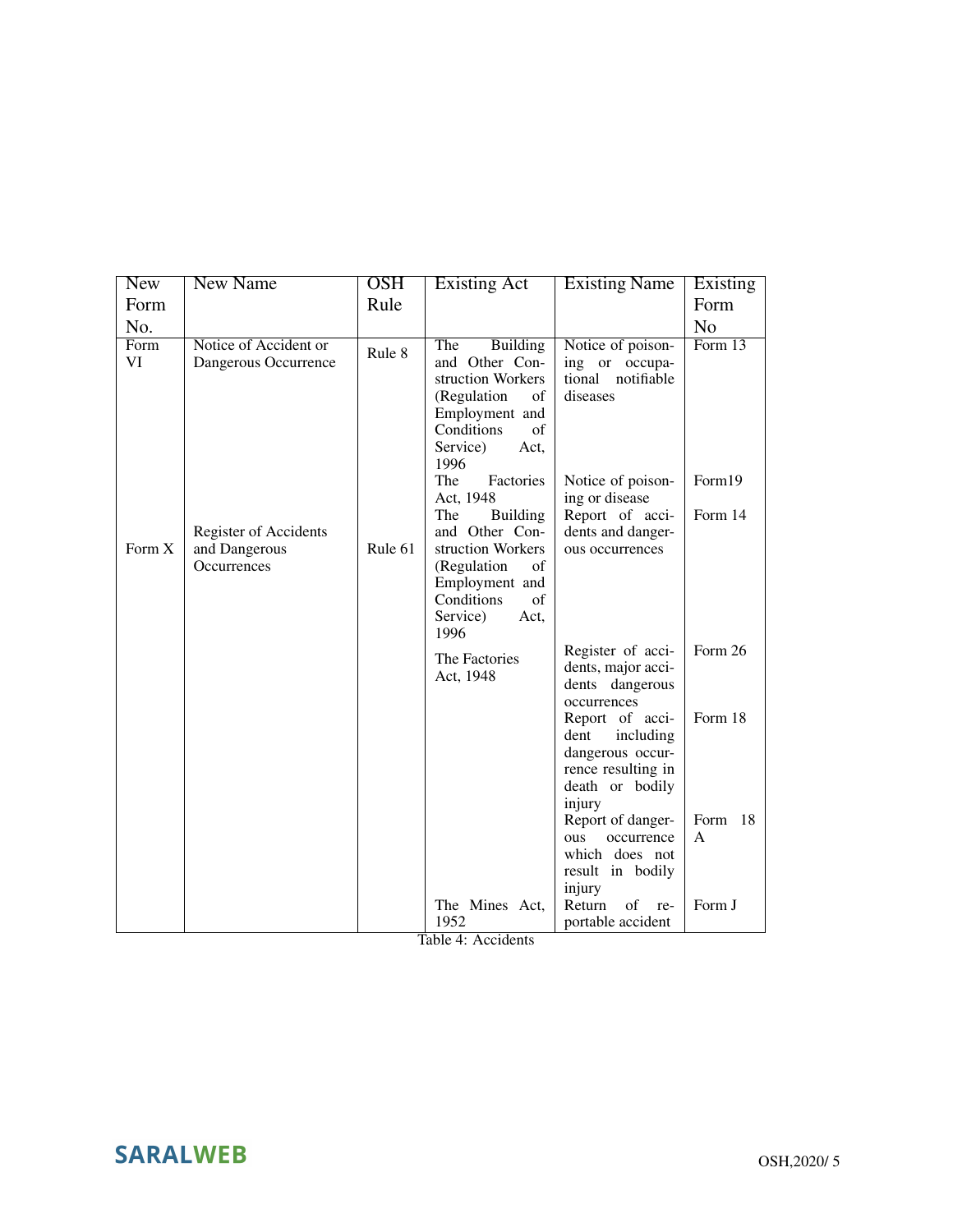| <b>New</b>  | <b>New Name</b>                         | <b>OSH</b> | <b>Existing Act</b>                                           | <b>Existing Name</b>                                                    | <b>Existing</b>    |
|-------------|-----------------------------------------|------------|---------------------------------------------------------------|-------------------------------------------------------------------------|--------------------|
| Form        |                                         | Rule       |                                                               |                                                                         | Form No            |
| No.         |                                         |            |                                                               |                                                                         |                    |
|             |                                         |            | The Building and<br>Other Construction<br>Workers (Regulation | Form of Register of<br>Wages-cum-Muster<br>Roll<br>Register of advances | Rule 18<br>Form 21 |
|             |                                         |            | of Employment and<br>Conditions of<br>Service) Act, 1996      | Register of Deduc-<br>tions for Damage or<br>Loss                       | Form 19            |
|             |                                         |            |                                                               | Register of Fines<br>Register of Overtime                               | Form 20<br>Form 22 |
|             | Register of Workers                     |            |                                                               | Register of Wages<br>Wage Book                                          | Form 17<br>Form 23 |
| Form        | Employed in an<br>Establishment, Wages, | Rule 58    | The Contract Labour                                           | Form 22<br>Reg of Damages and<br>loss                                   | Form 20            |
| <b>VIII</b> | Overtime, Fine,<br>Deduction for Damage |            | (Regulation and<br>Abolition) Act, 1970                       | Reg of Fines                                                            | Form 21            |
|             | or Loss                                 |            | Reg of Advances                                               | Reg of Over time                                                        | Form 23            |
|             |                                         |            |                                                               | Reg Workers wage<br>cum muster roll                                     | Form 18            |
|             |                                         |            |                                                               | Reg Workers Wage<br>Register                                            | Form 17            |
|             |                                         |            |                                                               | Reg workers Wage<br>slip                                                | Form 19            |
|             |                                         |            |                                                               | Muster Roll                                                             | Form 25            |
|             |                                         |            | The Factories Act,                                            | Register<br>of<br>adult<br>workers                                      | Form 12            |
|             |                                         |            | 1948                                                          | Register<br>of<br>child<br>Workers                                      | Form 14            |
|             |                                         |            |                                                               | Register of workers<br>employed for work<br>on or near moving           | Form34             |
|             |                                         |            |                                                               | machine<br>Overtime,<br>regis-<br>ter<br>for<br>exempted<br>workers     | Form 10            |
|             |                                         |            | The Inter-State                                               | Register of advance                                                     | Form 21            |
|             |                                         |            | Migrant Workmen<br>(Regulation of                             | Register of damage<br>and loss                                          | Form 19            |
|             |                                         |            | Employment and                                                | Register of Fines                                                       | Form 20            |
|             |                                         |            | Conditions of                                                 | Register of Overtime                                                    | Form 22            |
|             |                                         |            | Service) Act, 1979                                            | Register of wages<br>Details of employee                                | Form 18<br>Form-B  |
|             |                                         |            |                                                               | in open cast working                                                    |                    |
|             |                                         |            | The Mines Act, 1952                                           | Register of overtime<br>wages                                           | Form-I             |
|             |                                         |            |                                                               | Register of persons<br>employed above the<br>ground                     | Form-D             |
|             |                                         |            |                                                               | Register of persons<br>employed<br>below<br>ground during the           | Form-C             |
|             |                                         |            |                                                               | work                                                                    |                    |

Table 5: Register of Employees/Wages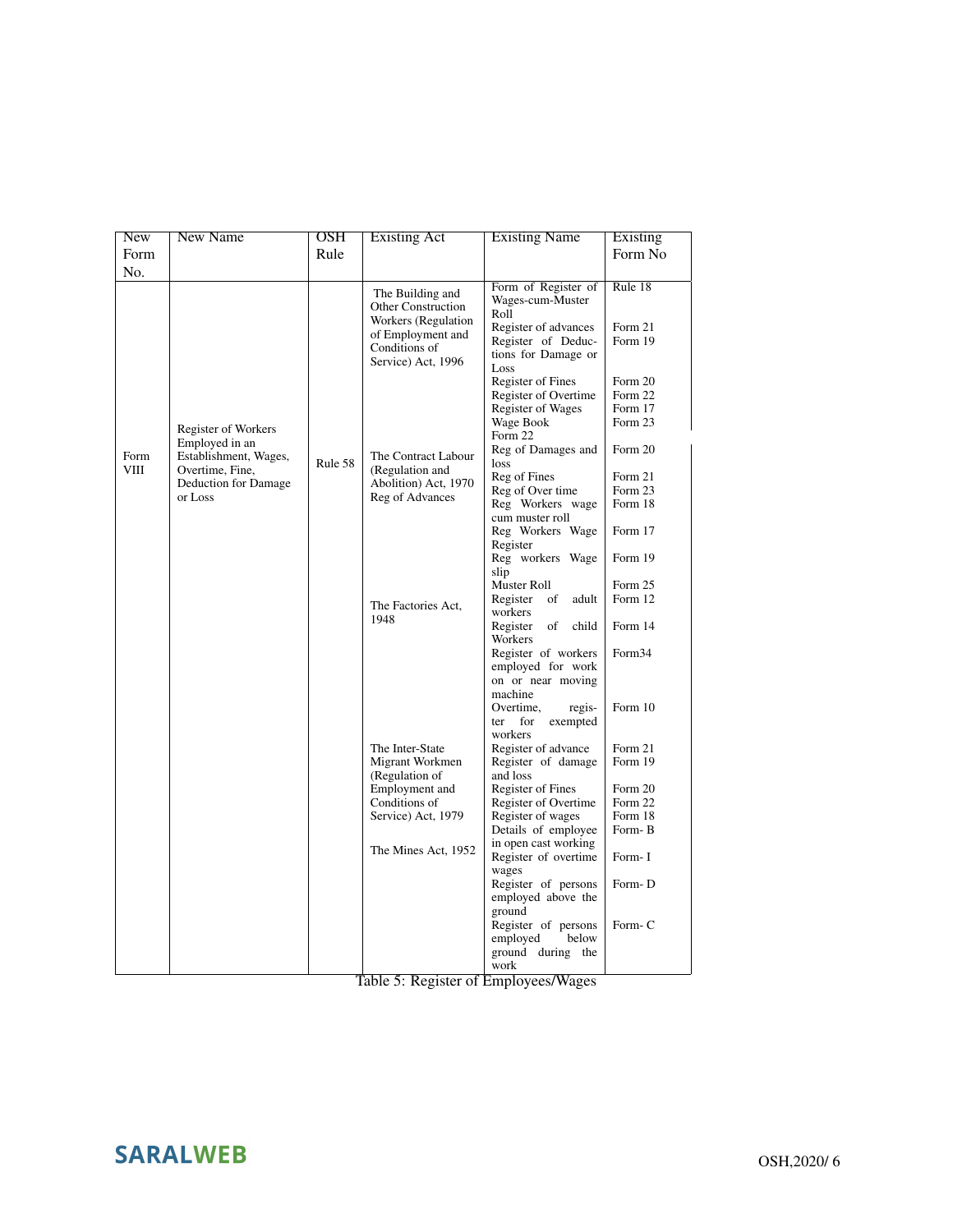| <b>New</b> | <b>New Name</b>      | $\overline{\text{OSH}}$ | <b>Existing Act</b>                                                                                                     | <b>Existing Name</b>                                                                                                    | Existing |
|------------|----------------------|-------------------------|-------------------------------------------------------------------------------------------------------------------------|-------------------------------------------------------------------------------------------------------------------------|----------|
| Form       |                      | Rule                    |                                                                                                                         |                                                                                                                         | Form     |
| No.        |                      |                         |                                                                                                                         |                                                                                                                         | No       |
|            |                      |                         | The Building and Other Con-<br>struction Workers (Regulation<br>of Employment and Condi-<br>tions of Service) Act, 1996 | Return<br>Annual<br>of<br>employer to be sent<br>to the registering<br>officer                                          | Form 25  |
| Form       |                      |                         | The Contract Labour<br>(Regulation and Abolition)                                                                       | Form of Half year re-<br>turns                                                                                          | Form 24  |
| IX         | <b>Annual Return</b> | Rule 60                 | Act, 1970                                                                                                               | Form of Year/Annual<br>Returns                                                                                          | Form 25  |
|            |                      |                         |                                                                                                                         | Abstract of the facto-<br>ries act, 1948 and fac-<br>tories rules, 1957                                                 | Form 20  |
|            |                      |                         | The Factories Act, 1948                                                                                                 | <b>Annual Return</b>                                                                                                    | Form 21  |
|            |                      |                         |                                                                                                                         | Half Yearly Return                                                                                                      | Form 22  |
|            |                      |                         |                                                                                                                         | Register containing<br>particulars of mon-<br>itoring of working<br>environment<br>re-<br>quired under Section<br>$7-A$ | Form 31  |
|            |                      |                         |                                                                                                                         | Register of examina-<br>tion of gasholders                                                                              | Form 37  |
|            |                      |                         |                                                                                                                         | Report of examina-<br>tion of water-sealed<br>gasholder                                                                 | Form 38  |
|            |                      |                         | The Inter-State Migrant                                                                                                 | Annual Return by                                                                                                        | Form 24  |
|            |                      |                         | Workmen (Regulation of                                                                                                  | Principal Employer                                                                                                      |          |
|            |                      |                         | <b>Employment and Conditions</b><br>of Service) Act                                                                     | Register of contrac-<br>tor                                                                                             | Form 12  |
|            |                      |                         | The Motor Transport Workers<br>Act, 1961<br>$T-1$ $\sim$ $\sim$ $\sim$<br>$-1$ D $-1$                                   | <b>Annual Returns</b>                                                                                                   | Form 13  |

Table 6: Annual Return

**SARALWEB**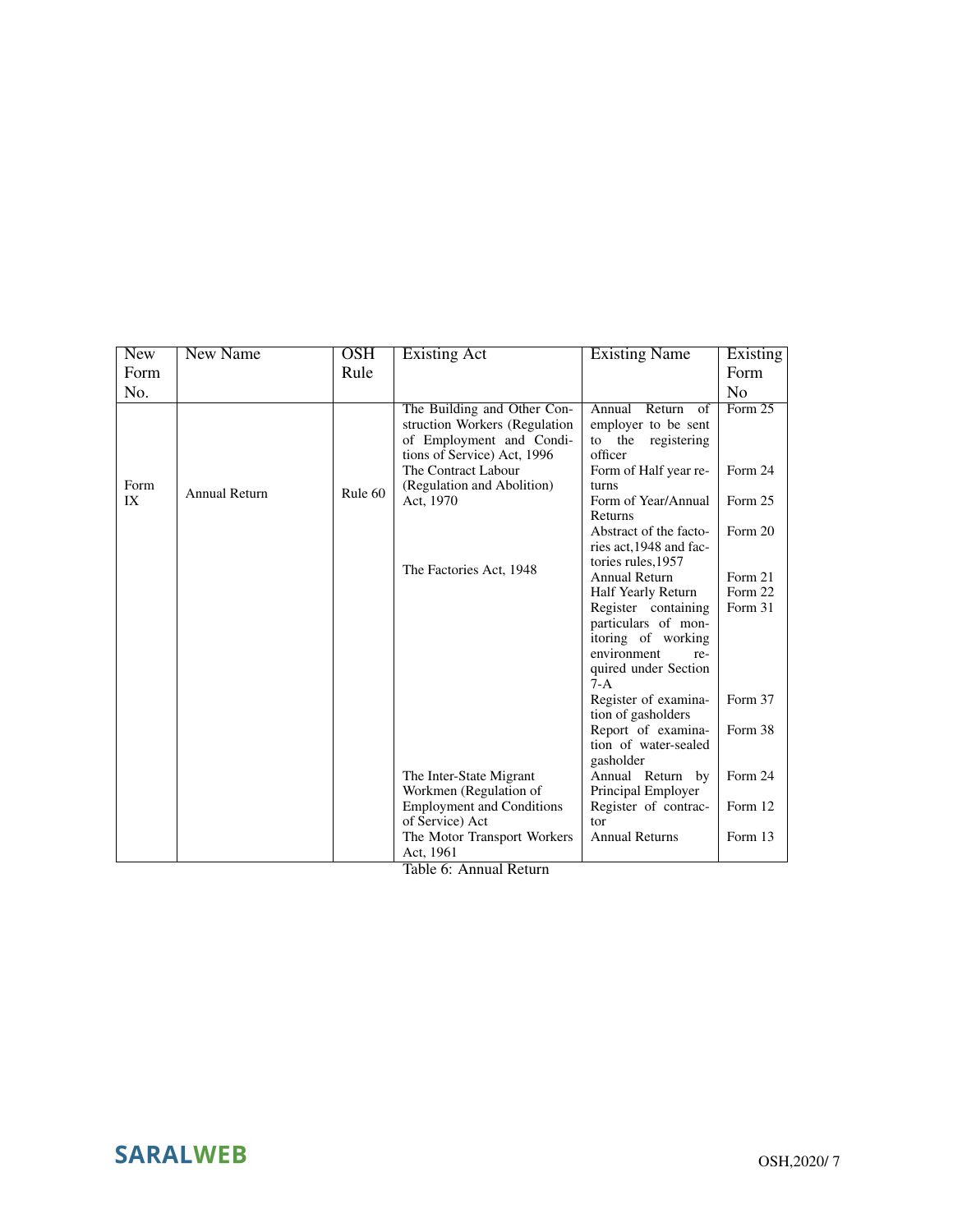| <b>New</b> | New Name                | OSH     | Existing Act      | <b>Existing Name</b>         | Existing       |
|------------|-------------------------|---------|-------------------|------------------------------|----------------|
| Form       |                         | Rule    |                   |                              | Form           |
| No.        |                         |         |                   |                              | N <sub>o</sub> |
|            |                         |         | The The           | Leave Book                   | Form           |
|            |                         |         | Factories Act.    |                              | No. 16         |
| Form       | Register of Leaves with |         | 1948              | Register of leave with wages | Form           |
| XI         | Wages                   | Rule 62 |                   |                              | No. 15         |
|            |                         |         |                   | Leave with wages due for     | Form-          |
|            |                         |         | The Mines Act,    | every employee               | L              |
|            |                         |         | 1952              | Register of compensation     |                |
|            |                         |         |                   | day of rest Form-F           |                |
|            |                         |         |                   | Register of leave account    | Form-          |
|            |                         |         |                   | during the calendar year     | G              |
|            |                         |         | The Motor Trans-  | Registration of leave with   | Form 7         |
|            |                         |         | port Workers Act, | wages                        |                |
|            |                         |         | 1961              |                              |                |

Table 7: Leaves

| <b>New</b>   | <b>New Name</b>        | $\overline{\text{OSH}}$                   | <b>Existing Act</b>                                                      | <b>Existing Name</b>                                                                                             | Existing                    |
|--------------|------------------------|-------------------------------------------|--------------------------------------------------------------------------|------------------------------------------------------------------------------------------------------------------|-----------------------------|
| Form         |                        | Rule                                      |                                                                          |                                                                                                                  | Form                        |
| No.          |                        |                                           |                                                                          |                                                                                                                  | N <sub>0</sub>              |
| Form<br>XIII | Application of License | Rule<br>71, Rule<br>72 and<br>Rule<br>119 | The Contract Labour<br>(Regulation and Abolition)<br>Act, 1970           | Application<br>for<br>labour license<br>Application<br>for<br>Renewal<br>Application<br>for<br>temporary license | Form 4<br>Form 7<br>Form 10 |
|              |                        |                                           | The Inter-State Migrant<br>Workmen (Regulation of<br>Employment and Con- | Application<br>for renewal<br>of<br>License                                                                      | Form 9                      |
|              |                        |                                           | ditions of Service) Act,<br>1979                                         | Application<br>of License<br>for<br>employment                                                                   | Form 5                      |
|              |                        |                                           |                                                                          | Application<br>of License<br>for<br>recruitment                                                                  | Form 4                      |
| Form<br>XIV  | Performa of License    |                                           | The Contract Labour<br>(Regulation and<br>Abolition) Act, 1970           | Certificate<br>for<br>Temporary<br>license                                                                       | Form 11                     |
|              |                        | Rule<br>73                                |                                                                          | certificate of li-<br>cense                                                                                      | Form 6                      |
|              |                        |                                           | The Factories Act, 1948                                                  | Licence to work a<br>factory                                                                                     | Form 5                      |
|              |                        |                                           | The Inter-State Migrant<br>Workmen (Regulation of<br>Employment and      | Form of certifi-<br>cate by Principal                                                                            | Form 6                      |
|              |                        |                                           | Conditions of Service)                                                   | Employer<br>License                                                                                              | Form 8                      |

Table 8: License